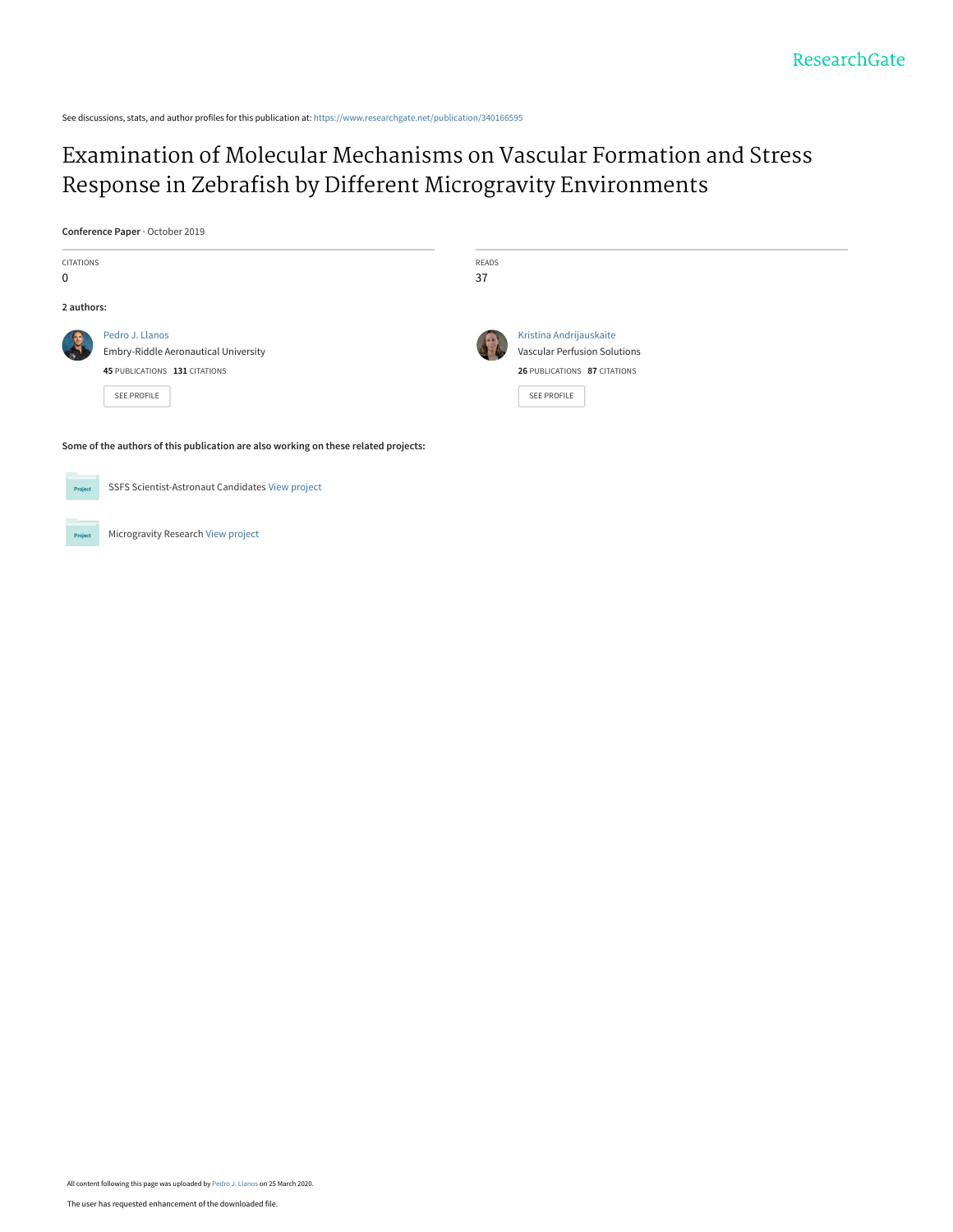## IAC-19-A2.7.14

## **Examination of Molecular Mechanisms on Vascular Formation and Stress Response in Zebrafish by Different Microgravity Environments**

#### **Pedro Llanos<sup>a</sup>**\***, Kristina Andrijauskaite<sup>b</sup>**

<sup>a</sup> *Applied Aviation Sciences Department, Embry-Riddle Aeronautical University, 600 S. Clyde Morris Blvd., 32114 Daytona Beach, FL* [llanosp@erau.edu](mailto:llanosp@erau.edu)

<sup>b</sup> *Molecular Medicine, University of Texas Health Science Center, San Antonio, TX*, [andrijauskai@livemail.uthscsa.edu](mailto:andrijauskai@livemail.uthscsa.edu)

\* Corresponding Author

#### **Abstract**

It has been proved that the presence of humans in space requires meticulous mission design and a critical understanding of physiological parameters. Space is a hostile environment that has caused numerous health hazards in astronauts, including alterations in the vascularization system and high rates of muscle atrophy. Therefore, understanding the molecular pathways mediating space-induced alterations on human physiology is a necessity in making future missions a success. The goal of this study was to use zebrafish (*Danio rerio)* embryos as a unique model to study molecular mechanisms of simulated and real microgravity effect on vascularization system and stress response. To simulate microgravity, we exposed zebrafish embryos to a two-dimensional clinorotation device starting 1-day postembryonic fertilization (dpf) and lasting for a maximum of four days. Changes of multiple genes expression were measured by qRT-PCR. Thus, we used the KDRL-BSY zebrafish strain with the blue fluorescently labelled vascular system allowing to image vascularization development using confocal microscopy. Our preliminary results indicate that only a small proportion of genes are affected by clinorotation. Our next goal was to confirm our findings by exposing zebrafish embryos (days 2 and 3 dpf) to microgravity during the suborbital flight aboard Blue Origin's New Sheppard vehicle in the spring of 2019. Our project entitled Muscular characterization in Microgravity Universal Spacelab (McXIMUS) is a joint research collaboration between the Embry- Riddle Aeronautical University (ERAU) and the University of Texas Health Science Center in San Antonio (UTHSCSA). To ensure the safe environment for zebrafish embryos during the suborbital flight, we designed a NanoLab to guarantee stable thermal conditions inside the payload. Our team has established proper procedures and validation checks to maximize the outcome of this novel scientific experiment. Our data indicate that in contrast to clinorotation, zebrafish embryos exposed to suborbital flight had the up-regulated expression of multiple genes families, with the most profound effect observed in vascular endothelial growth factors and heat shock proteins. To the best of our knowledge, this is the first time when *Danio rerio* were flown on the suborbital flight mission to assess microgravity induced alterations on vascularization system and stress. Here, we present only the preliminary results of our ongoing gene expression analysis, as we are further elucidating the possible mechanisms of action. Findings from this experiment give insights into molecular pathways mediating vascular system and stress response and will assist in mapping out the strategies aimed to minimize the antagonizing effect of space travel in humans.

**Keywords:** Suborbital flight; zebrafish; cardiovascular; muscle atrophy; gene expression; simulated microgravity;

#### **Nomenclature**

NanoLab (10 cm  $\times$  10 cm  $\times$  10 cm)

#### **Acronyms/Abbreviations**

AAS: Applied Aviation Sciences; CC: Crew Capsule, ERAU: Embry-Riddle Aeronautical University; dpf: days post fertilization; Muscular characterization eXperiment In Microgravity Universal Spacelab: McXIMUS, PPF: Payload Processing Facility; UTHSCSA: University of Texas Health Science Center San Antonio.

### **1. Introduction**

Over the past 50 years, since the Apollo flights (1968-1973), but most evidently during Skylab human spaceflight programs (1973-1974), loss of muscle mass and function was clear. No evidence of muscular disorganization and locomotor impairment was obtained during earlier flights in 1959-1963 with the Mercury and Gemini suborbital flights since these were short flights and there was no biomedical data (pre-flight, inflight, post-flight) to compare it with. It is wellknown that astronauts can experience up to a 20% loss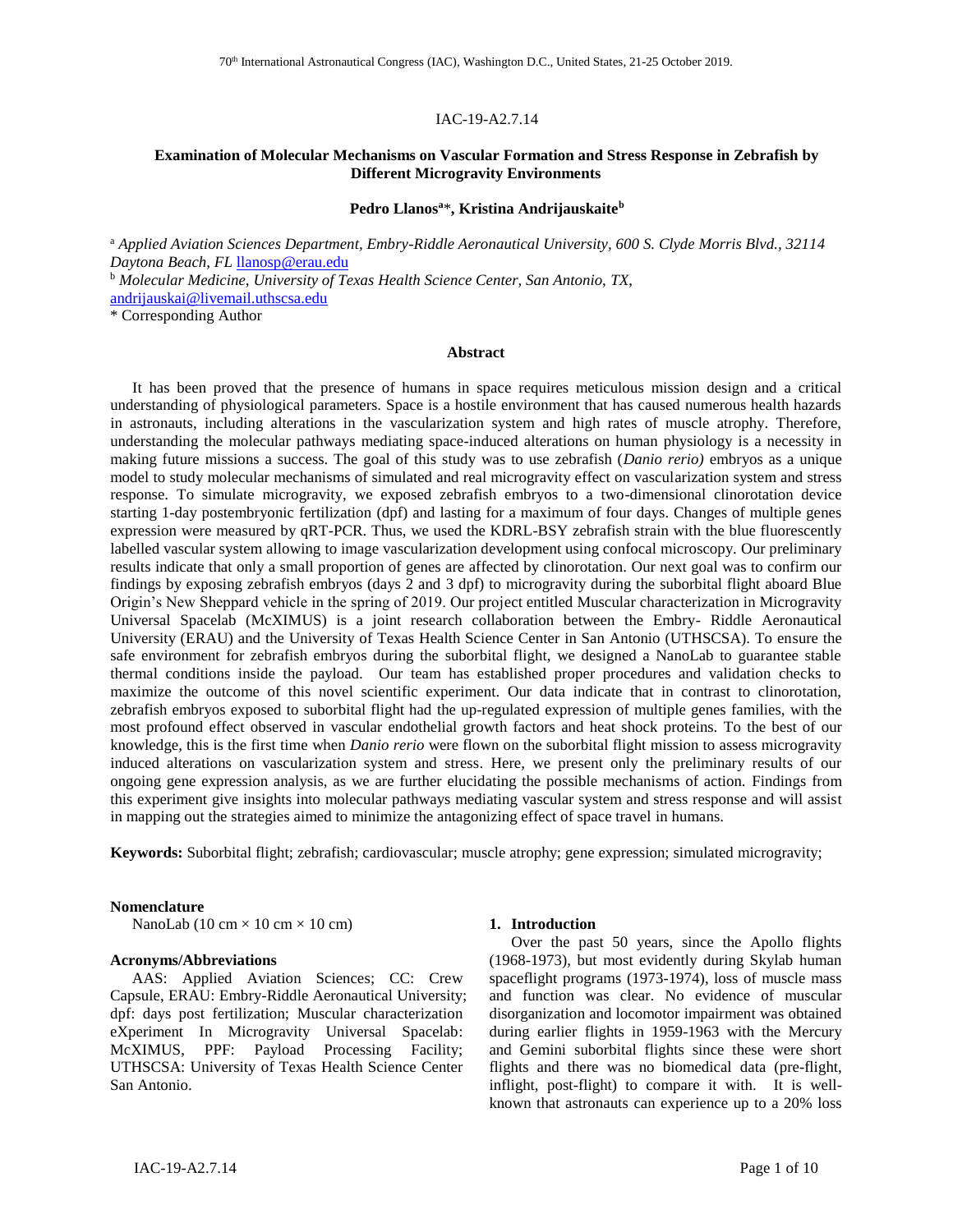of muscle mass on spaceflights that lasts up to 11 days. Longer duration space missions are clearly a concern and it is critical that we understand microgravity effects on the musculoskeletal system. Having the astronauts conduct physical exercise about 2-3 hours per day is critical to prevent further muscle volume loss and degradation of bone mineral density. Maintaining muscle function is critical so astronauts can perform safety activities and strenuous emergency procedures upon re-entry.

The musculoskeletal system is altered by microgravity environment. Recent studies [1] have suggested the use of non-mammalian systems (eg. Zebrafish) to refine present models that could be compared with other rodent models to better elucidate the effects of microgravity on bone and muscle. Previous research studies [2] have been conducted aboard the International Space Station (ISS) with regards to zebrafish in order to examine the gravitydependence of skeletal muscles by monitoring a transgenic zebrafish line, to investigate the effect of microgravity on muscle mass and fiber morphology analysing the gene expression of mRNAs, and to examine the growth factors that are more sensitive to gravity. This type of research could lead to potential new drugs or treatments for weakened muscles. Zebrafish genes present generally about 80% similarity with their human homologs [8], and therefore it serves as a very promising model to tackle some of the challenging aspects of human space travel. However, little is known about the effect of microgravity on gene expression in zebrafish embryonic development. In present study, we exposed zebrafish embryos (day 2 and day 3 post-fertilization) to microgravity during the suborbital flight. Thus, prior to suborbital flight, we exposed zebrafish embryos to a slow rotating clinostat aiming to identify potential genes sensitive to simulated gravity. We evaluated the expression of multiple genes by conducting qRT-PCR experiments and identified specific genes that might be more susceptible to microgravity. Here, we present preliminary results derived from the comparative analysis of several genes affected by different types of microgravity platforms: suborbital space flight and clinorotation experiments. Our ongoing research efforts are aimed at further elucidating and refining the mechanisms of action.

Although the literature about microgravity effect on gene expression in zebrafish embryos is still limited, previous studies in which researchers exposed zebrafish to simulated microgravity give insights into gene expression in the heart, notochord, eyes, somites, and rohon beard neurons [4]. They observed approximately 30% increase in gene expression in the heart development for 32 hours post fertilization (hpf) (1.3 days pf) and 56 hpf (2.3 dpf), while the other parts showed periods of susceptibility between 24 hpf (1dpf)

and 72 hpf (3dpf). Additional studies [5] identified 315 genes for early zebrafish development, 1dpf, 2dpf, and 5dpf, and their genetic screen revealed that complex molecular pathways of development play an important role in vertebrates. Other studies [6] findings revealed that early zebrafish embryonic vasculature development undergoes vast growth and remodelling, and blood vessels can be formed by various complex processes, and the genetic and molecular pathways that initiate and control these processes is not known or well understood. Thus, past research findings [1] showed that heart rate of zebrafish under simulated microgravity was about 60 bpm for 24 hpf or 25% lower than control; and 130 bpm for 36 hpf or about 7% lower than its controls. This explains why older embryos adapt to simulated microgravity better than younger embryos. Previous microgravity studies utilizing zebrafish [3] have revealed that there are unique mechanisms of tissue differentiation, which are distinct from the research findings obtained from ground-based simulations. Therefore, our study will build upon current knowledge and will aid in leveraging some of the unknowns about the effect of microgravity on gene expression [4].

## *1.1 Relevance to astronauts during space flight*

Our study used zebrafish embryos 2-3 dpf, in which we observed and quantified the gene expression using various simulated gravity methods (suborbital vehicle, their corresponding ground controls, and slow rotating device). We identified several genes affected by the simulated gravity forces with the most profound effect observed in stress and vascularization related genes. We cannot neglect the possibility that some gene expression changes may be caused by the shear forces [4] when zebrafish were exposed to simulated microgravity. If this is the case, microgravity may have an impact on astronauts' heart and blood vessels' gene expression during space flight, suggesting that astronauts' cardiovascular system may be challenged. Reductions in physical activity and exposure to slightly elevated CO2 levels [7] are thought to impair the blood vessels of the brain to respond to changes in arterial blood pressure and CO2. Thus, it is unclear, how these changes occur in astronauts and their relationship with complications with astronauts' vision. Therefore, the significance of our work lies in the ongoing analysis of gene expression which may point out specific mechanisms accounting for microgravity altered molecular changes.

# *1.1.1 Sub-subsection headings* **2. Material and methods**

## *2.1 Animals*

Zebrafish (*Danio rerio, strain: KDRL-BSY*) were maintained under standard conditions (14 h light, 10 h dark, fed twice daily) in the Greehey Children's Cancer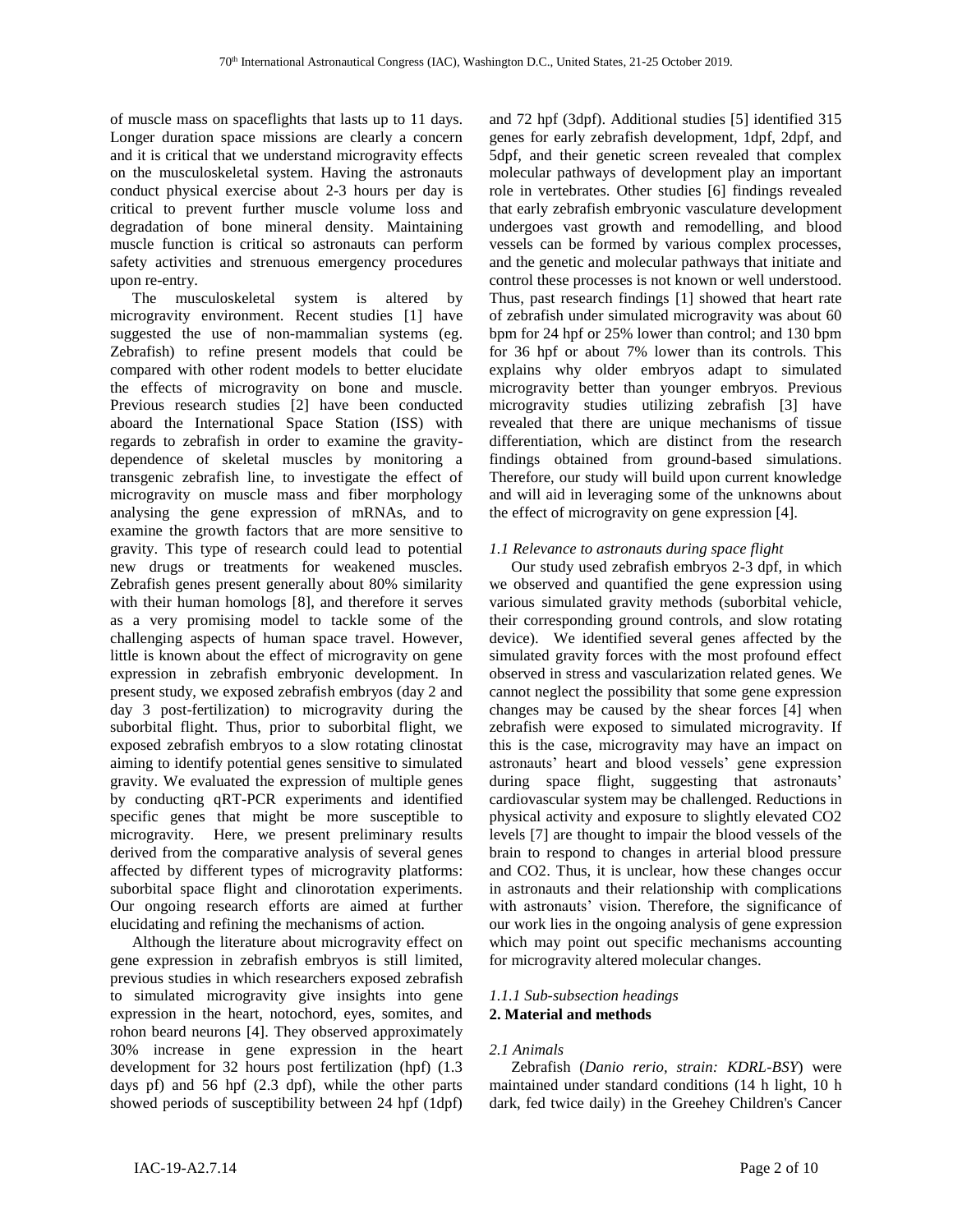Research Institute (Greehey CCRI) zebrafish facility. The day before breeding, adult male and female zebrafish were set up in several breeding tanks, separated by a clear plastic separator. After the light was turned on the next morning, separators were removed, eggs were generated by natural mating and collected from 30 minutes to 2 hours after spawning. After sorting, clean eggs were moved to Petri dishes and incubated at 28°C in E3 medium (5 mM Na Cl, 0.17 mM KCl, 0.33 mM CaCl2, 0.33 mM MgSO4, 0.00001% Methylene Blue). For clinorotation studies, embryos 1-5 days post fertilization (dpf) were used, while for suborbital space experiment, embryos 2-3 dpf were used. All animal studies were approved by the UT Health San Antonio IACUC committee under the protocol #20170101AR.

## *2.2 Clinorotation parameters*

For simulated gravity, we used the clinostat device (benchtop 2D clinostat, Eisco cat #BIO244) which allowed parallel positioning of max fifteen tubes rotating at a precisely 360 degrees every 20 minutes to provide a simulated weightless environment of 2.33  $\times$  $10^{-7}$  g. Zebrafish embryos (1-2 dpf) were placed in 5 ml tubes for continuous rotation for various time-points not exceeding 5 dpf. In each tube, five embryos were placed into 5 ml of E3 medium. The clinostat was placed in the zebrafish facility and covered by an aluminium foil to keep the embryos in the dark, isolated from possible visual clues concerning the rotation. E3 medium was changed every day. Control tubes (not exposed to rotation) were prepared exactly the same way but placed on the bench. After the study, embryos were euthanized by using the MS‐222, were placed in RNAlater and kept at -80°C or imaged.

# *2.3 Transportation and housing at West Texas Launch Facility*

Zebrafish embryos were transported to West Texas 2 days prior to the launch. Zebrafish embryos 0 and 1 dpf were placed in 50 ml conical tubes filled up to 90% with E3 medium. Tubes then were placed in a Styrofoam box and packaged using packaging peanuts to prevent moving during transport. Embryos were maintained at 27-32°C. It took approximately 6 hours to arrive at West Texas Launching Site in Van Horn, Texas. Upon arrival, fish were transferred into Petri dishes and placed onto a 30°C heating block to ensure the optimum temperature. E3 medium was changed to fresh daily. Zebrafish were live imaged under the inverted Nikon Microscope with the DS-L3 Control Unit. Some zebrafish embryos were left at the zebrafish facility, placed at the incubator and referred to as incubator controls.

## *2.4 Zebrafish Housing in the crew capsule (CC) and Ground Controls*

On launch day, live  $2 \& 3$  dpf zebrafish embryos (~100 from each batch) were transferred into 2 Oz round leak-proof bottles (Nalgene, cat # 562089-0001) each filled up to 90% with fish water to minimize sloshing and physical harm to the zebrafish. They were placed in the NanoLab (20cm x 10cm x 10cm) designed by the ERAU followed by the Nanorack team which put the NanoLab in the Nano Feather Frame Payload Locker 8-9 hours before launch. The NanoLab mass was about 500 g. The exact 2 Oz round leak-proof bottles containing 2 & 3 dpf zebrafish embryos were placed in the NanoLab kept at the West Texas Launch Payload Process Facility and were referred to as ground controls.

## *2.5 Mission Profile at Van Horn, Texas*

Microgravity environment lasted about 4 minutes. During this time, embryos were assumed to have negligible shear and turbulence since the other mission phases such as launch, drogue parachute deployment, and landing, where sustain peak acceleration and vibrations can occur, do not last for more than a few seconds (see Fig. 2b).

## *2.6 Post-flight Processing and Transporting to the UTHSCSA*

The payload was retrieved and returned to our team after 6 hours. Imaging and video recording revealed that zebrafish embryos were alive and very active. After initial inspection and imaging/video recording zebrafish embryos were euthanized using Tricaine and then either placed in 4% Paraformaldehyde solution (for imaging experiments) or RNAlater solution (for qRT-PCR). These were stored on ice during transportation to the UTHSCSA facilities which occurred around midnight (same day of launch) for immediate analysis.

## *2.7 Confocal Imaging*

The next day, 4% Paraformaldehyde fixed zebrafish embryos were collected from 4°C, washed three times with 1X PBS for 5 min each and placed in the 20 % sucrose solution for further imaging using Olympus FV3000 Confocal Microscope with 10X lenses and Midoriishi-Cyan blue channel.

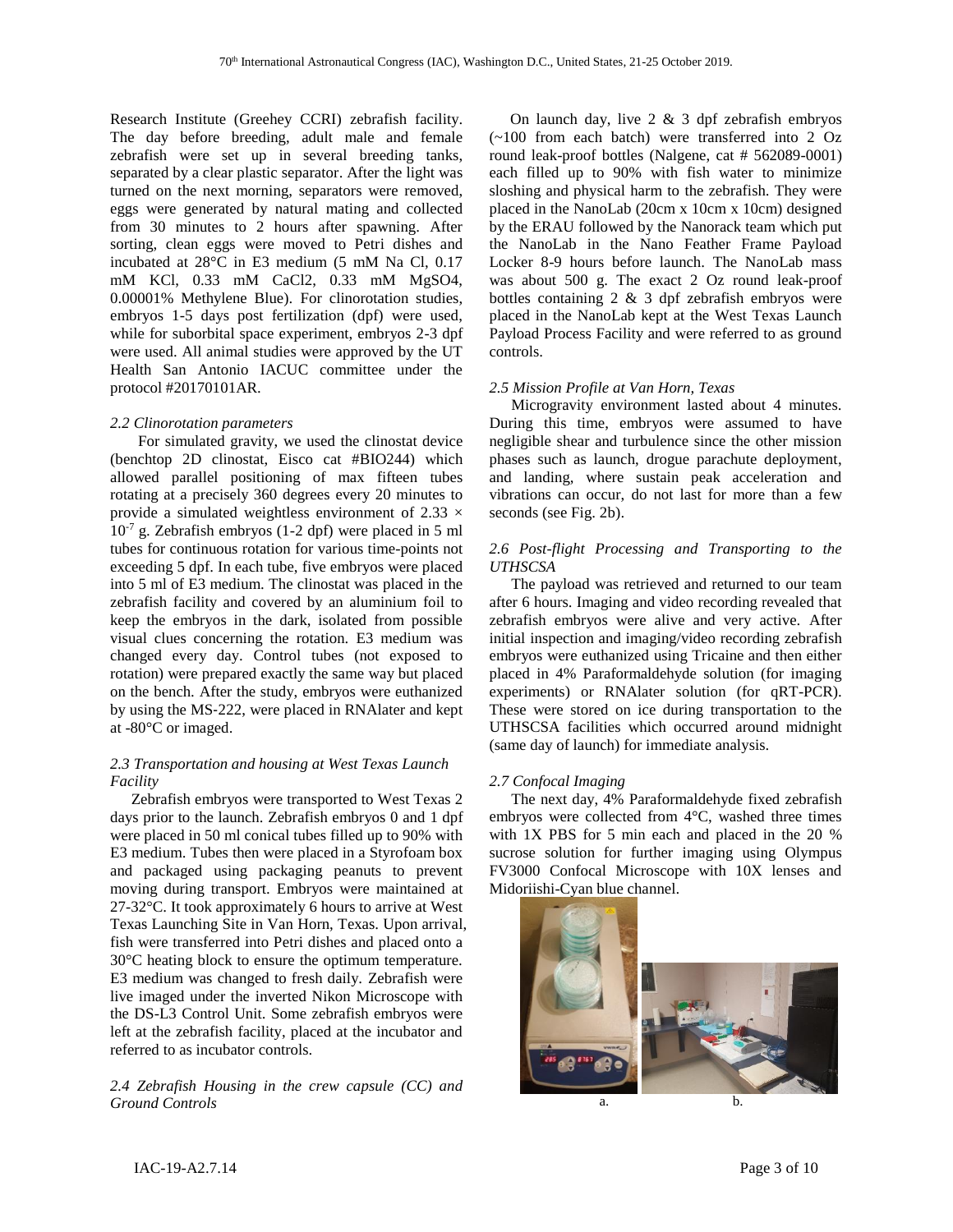

Fig. 1. Ground Control and Flight samples being prepared and secured. a. El Capitan Hotel, Van Horn, Texas. b. Separating control and flight samples at PPF. c. preparing NanoLab for flight samples at PPF. d. Second NanoLab containing control samples at PPF. White, red and non-lit 1.5 ml Eppendorf tubes to the right of the 2 zebrafish bottles were part of an adjacent experiment that did not involve zebrafish embryos.<br>M11 Altitude Profile Blue Origin New Shepard



Fig. 2. Flight profile of New Shepard's M11 mission. a. Altitude profile. b. Acceleration profile.

b.

Mission Elapsed Time (s)

800

1000

1200

1400

600

#### *2.8 RNA extraction and reverse transcription*

Total RNA was extracted by homogenizing embryos using pestles, followed by the RNeasy Mini kit (Qiagen) according to the manufacturer's instructions. The concentration of total RNA was evaluated and measured at 260/280nm by spectrophotometer (NanoVue Plus, GE Healthcare). Synthesis of cDNA was performed from 0.5 μg of total RNA, which was reverse transcribed using (iScript cDNA Synthesis Kit, Bio-Rad) according to the manufacturer's instructions.

## *2.7 Real Time-PCR*

200

 $-0.5$ 

400

Gene-specific oligonucleotide primers were designed using Primer3 software to span exon-exon junctions (see Appendix A). qRT-PCR was done using SsoAdvanced Universal SYBR Green Supermix and SFX96 Touch real time PCR detection system (Bio-Rad, T100 Thermal Cycler). The cycling parameters (need to double check) were as follows: initial denaturation 95°C, 2 min; denaturation 95°C, 5 s; annealing/extension 60°C, 30 s; number of cycles 40; melt curve 65°-95°C (0.5°C increments). The comparative CT (2-ΔΔCT) method was used for all quantification. Values were normalized to the 18S housekeeping gene. Data from biological replicates were averaged and shown as mean normalized gene expression  $\pm$  SEM. Data derived from at least two independent experiments.

## *2.8 Characterization of Fluorescence Intensity from Confocal Microscopy*

Pictures for each condition (incubator, clinostat, control, ground 2dpf and 3dpf at PPF, and flown samples for 2dpf and 3dpf) were taken. ImageJ software was used to quantify the maxima of fluorescence intensity obtained from each picture. To find the maxima each picture was processed by excluding the edge maxima, and provided the count of selected points with these maxima. These counts were stored in an array and plotted for comparison (see Fig. 5).

#### *2.9 Statistical Analysis*

Data were graphically displayed using Prism 8 software. Differences in gene expression across different conditions were determined and compared using unpaired t-tests with a two-sided alpha of 0.05/0.005. Data are represented as mean  $\pm$  standard error mean (SEM).

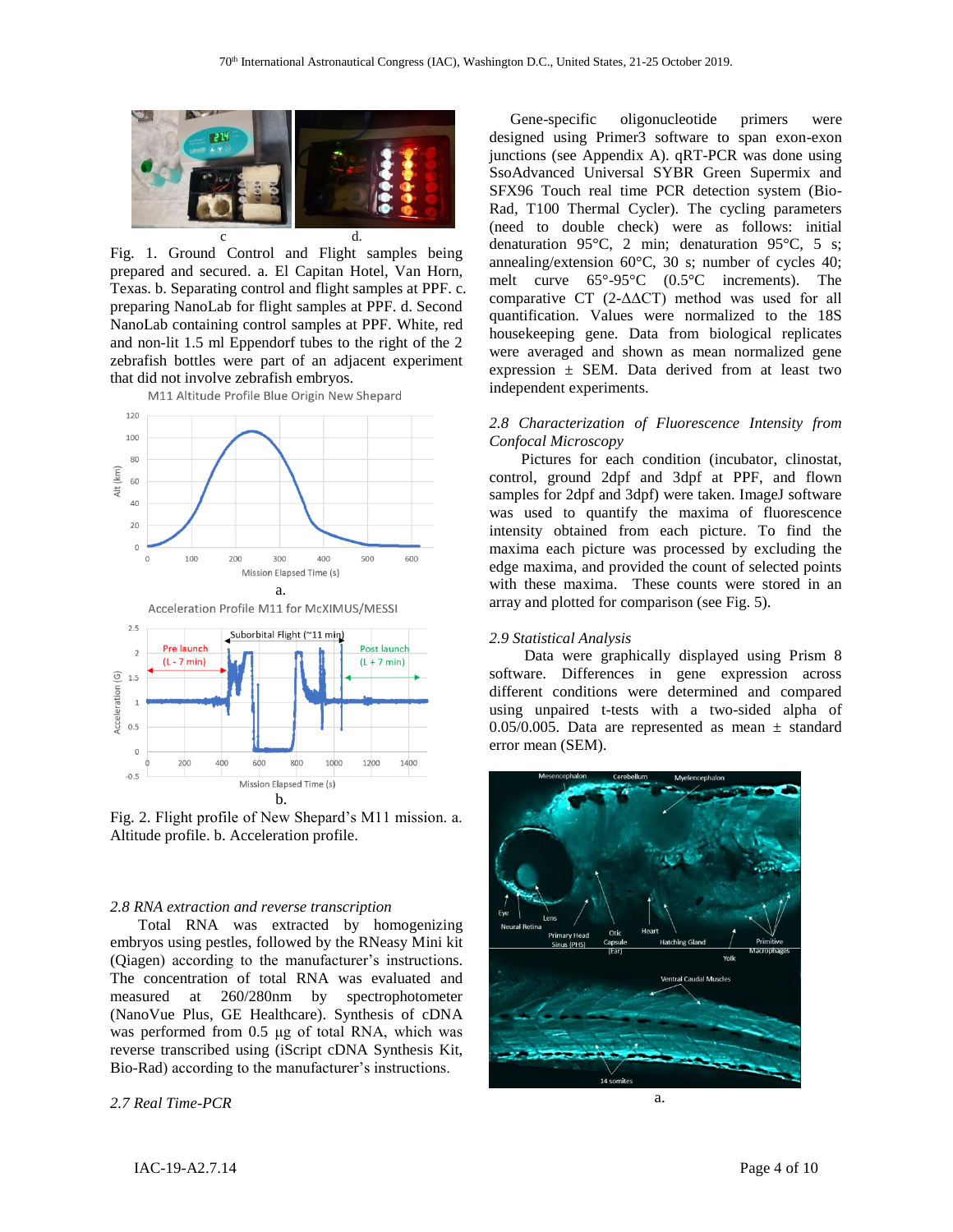

Fig. 3. Examples of zebrafish embryos at 2 dpf. a. Clinostat. b. Control incubator in the lab. c. Control in the lab. d. Flight. e. Ground at PPF. Images were taken with Olympus FV3000 Confocal Microscope with 10X

lenses and Midoriishi-Cyan blue channel.

## **4. Results**

This section addresses research findings of 2dpf and 3dpf zebrafish behaviour before and after the suborbital flight (Figures 6, 7), and the effects of clinorotation (Fig. 8) for 5dpf zebrafish during for ten genes. Flight condition was compared with ground for both 2dpf and 3dpf. Clinostat condition was compared with control.

## **Assessment of zebrafish behaviour pre- and postsuborbital flight**

 We assessed the behaviour of the zebrafish embryos prior and post suborbital flight to ensure their survivability of the transportation and suborbital space

exposure by inspecting their movements. Figure 4a displayed 28 moves for 11 embryos (L-36h) where every embryo moved at least once during 30 seconds time span. The right of Figure 4a depicts some of these embryos eight hours later (L-28h) –these showed no motion for even tens of minutes at a time, and provided a clear visualization of their heart pumping, with a heartbeat of about 168 bpm. Figure 4b depicts the embryos placed on the Petri dish. These showed no major moves over hours. Figure 4c illustrates several snapshots of the bottles with active embryos at L-18 hours before the flight. Figure 4d shows the same embryos about 6 hours post-flight. 2dpf embryos did not show much mobility while 3dpf embryos revealed to be very active suggested by their rapid swimming moves.







c.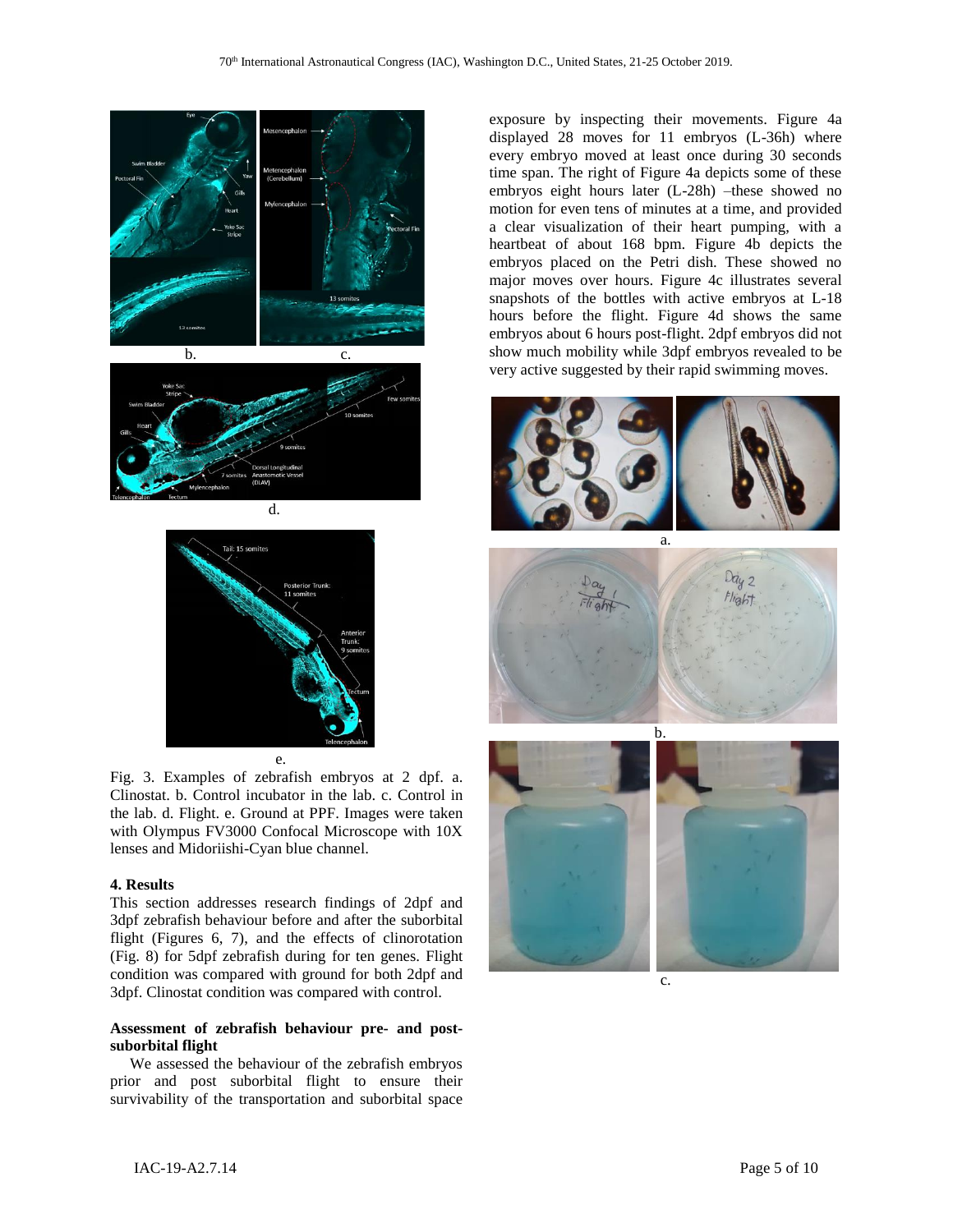

Fig. 4. Visual examination of zebrafish embryos. a. Embryos being examined under the microscope at hotel El Capitan, Van Horn. Left: L-36h. Right: L-28h. b. Embryos placed in Petri dish plates at PPF for easy access collection prior to placing them in the bottles. c. Snapshots of actively moving embryos at PPF. d. Bottles recovered 6 hours post-flight showing day-2 embryos with low activity (left) and day-3 embryos being very active (right).

## **Effects of suborbital flight and clinorotation on the expression of the KDRL-BSY fluorescently labelled vascular system by confocal microscopy**

 We next assessed the intensity of the fluorescently labelled vascular system in zebrafish embryos by confocal microscopy. We compared flown zebrafish embryos to the ground controls and the ones left at the incubator at the zebrafish facility which were not exposed to the transportation stressors. Thus, we extended our analysis by adding an additional comparison group which consisted of embryos exposed to clinorotation (5 days). Our results (see Fig. 5) suggest that the fluorescence levels processed by ImageJ software for flown zebrafish embryos (2dpf and 3dpf) are over 3 times higher than for the control incubator conditions. Clinorotation effects also show increasing levels of fluorescence intensity, almost twice as that one of the control incubator conditions. However, it is important to note that zebrafish in this condition were older (5dpf) than the other samples, therefore this could justify for the increased fluorescence intensity. Ground samples showed over 30% and 15% increase of fluorescence intensity for 2dpf and 3dpf, respectively. Very little difference for control condition was observed, only 7% increase with respect to control incubator conditions. Temperature of incubator was 28.5°C (constant), temperature inside the zebrafish facility was 30°C, thus control and clinostat samples were exposed at this temperature; temperature inside the PPF varied between 27.5°C and 29.5°C, temperature inside the NanoLab (ground control at PPF) also varied from 23°C to 26°C according to a thermal sensor next to the bottles. Bottles were enclosed by some foam as a fluid level of containment and to damp vibrations of launch. Thus, the temperature inside the bottles was estimated to be 3 degrees warmer (26°C to 29°C). Temperature inside NanoLab (flight) was between 18.5°C and 19°C. Temperature variations may have affected our results.

Fluorescence Characterization from Confocal Microscopy



Fig. 5. Number of maxima points (based on fluorescence intensity) for each condition.

# **Effects of suborbital flight on gene expression in day 2 and day 3 zebrafish embryos**

We evaluated the expression of multiple genes in 2 and 3 dpf zebrafish embryos exposed to suborbital flight and compared their expression to the ground controls (see Figures 6, 7).

Given exposure to such flight might induce the stress response, initially, we assessed the expression of two well-known stress genes (heat shock proteins (HSPs) hsp70 and hsp47 which are induced in response to a variety of stress conditions [9]. Our data show the significant up-regulation of both genes in suborbital flight samples with a higher expression detected in the hsp47 gene than to hsp70 for both developmental stages of zebrafish embryos. Furthermore, the expression of hsp70 was higher in day 2 embryos, whereas the expression of hsp47 was higher in day 3 embryos. The significantly elevated expression of hsp47 could be more sensitive to stressors experienced by the zebrafish embryos as compared to hsp70. Other researchers [9] report that certain stressors, such as exposure to ethanol resulted in a significant upregulation of the hsp47 gene and only a slight increase of hsp70 gene in day 2 zebrafish embryos.

Next, we looked at the expression of the vascular endothelial growth factor (VEGF) family of genes including VEGF, FLK1 also known as vascular endothelial growth factor receptor 2 (VEGFR-2), and FLT4 (fms-related tyrosine kinase 4), vascular endothelial growth factor receptor 3 (VEGFR-3). VEGF signalling plays multiple roles during vascular development of the zebrafish, especially in embryonic vasculogenesis and angiogenesis (two distinct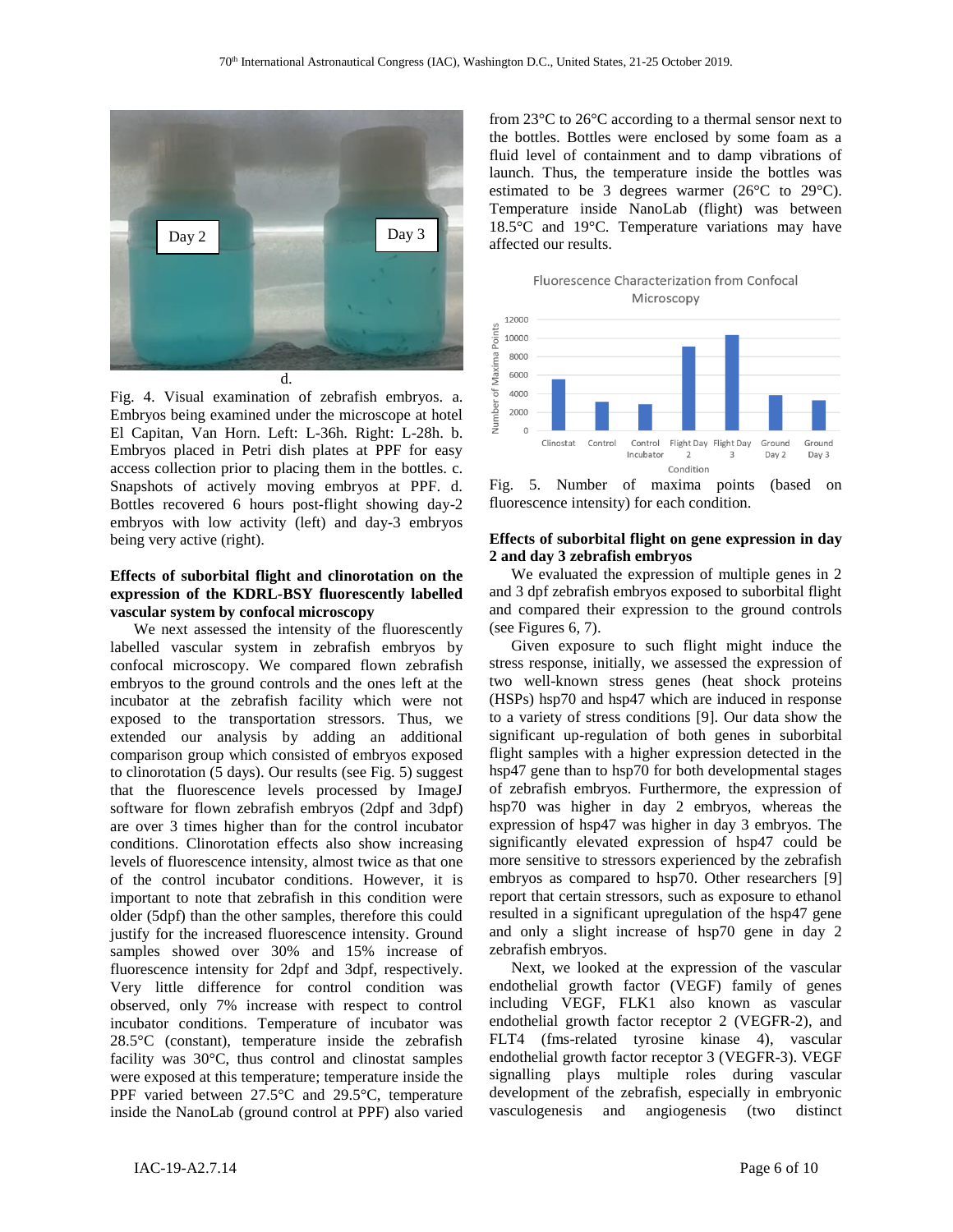mechanisms that implement the formation of the vascular network in the embryo).



Fig. 6. Fold change expression (2^-(∆∆Ct) of genes affected by the exposure to suborbital flight. a. Day 2 zebrafish embryos. b. Day 3 zebrafish embryos. Values indicate mean  $\pm$  SEM (derived from at least two independent experiments). \*  $p \le 0.05$ ; \*\*  $p \le 0.01$ . p shows the significance of gene expression between flight and ground sample.

Vasculogenesis is accountable for the formation of the heart and the first primitive vascular plexus inside the embryo and in its surrounding membranes, whereas angiogenesis expands this network [10]. During these processes, the Flk-1 is present in the endothelial cells. Our data show that both VEGF receptors FLK1 and FLT4 were significantly up-regulated in days 2-3 zebrafish embryos exposed to suborbital flight, followed by the increased expression of VEGF gene. Our data is in alignment with findings from another group [1] which demonstrated the up-regulation of the endothelial-specific marker FLK1 in 24-36 hpf stage zebrafish embryos exposed to simulated gravity. We further assessed the effect of vascular development by looking at the vein vascular marker FLT4 and the arterial vascular marker EPHRINB2 expressions which were both up-regulated in suborbital space samples. Thus, FOSB (activator protein 1) had no effect, whereas there was a significant up-regulation of N-myc downstream-regulated gene 2 (NDRG2) in zebrafish embryos. Our results suggest that exposure to suborbital flight may promote vascular angiogenesis and vasculogenesis in the zebrafish embryos.

The previous study [1] observed that simulated microgravity on zebrafish vascular development was not evident at 12 hpf - 24 hpf, but these effects were significant at 24 hpf - 36 hpf. These studies also revealed that FLK1, FOSB, and EPHRINB2 for 36 hpf zebrafish showed highly significant differences (26% higher, 20% lower and 38% higher, respectively) in the development of its cardiovascular system with respect to controls when using the simulated microgravity device.



genes affected by the exposure to suborbital flight in days 2 & 3 zebrafish embryos. Graph was generated by plotting the relative expression (2^-(∆∆Ct) of each of these genes to the ground controls. Data derived from the qRT-PCR experiments. Colour intensity represents the level of expression.

Finally, we looked at

the SOX (Sry-related HMG box containing) family of transcription factors genes SOX7 and SOX2. In zebrafish, little is known about the SOX genes and their role in the skeletal system. Our data show the upregulation of SOX 7 in day 2 (significant) and day 3 (not significant) embryos, whereas SOX2 was downregulated in day 2 embryos and with no difference in day 3 embryos. In summary, our results suggest that exposure to suborbital flight might induce alterations in the vascular system of days 2-3 zebrafish embryos.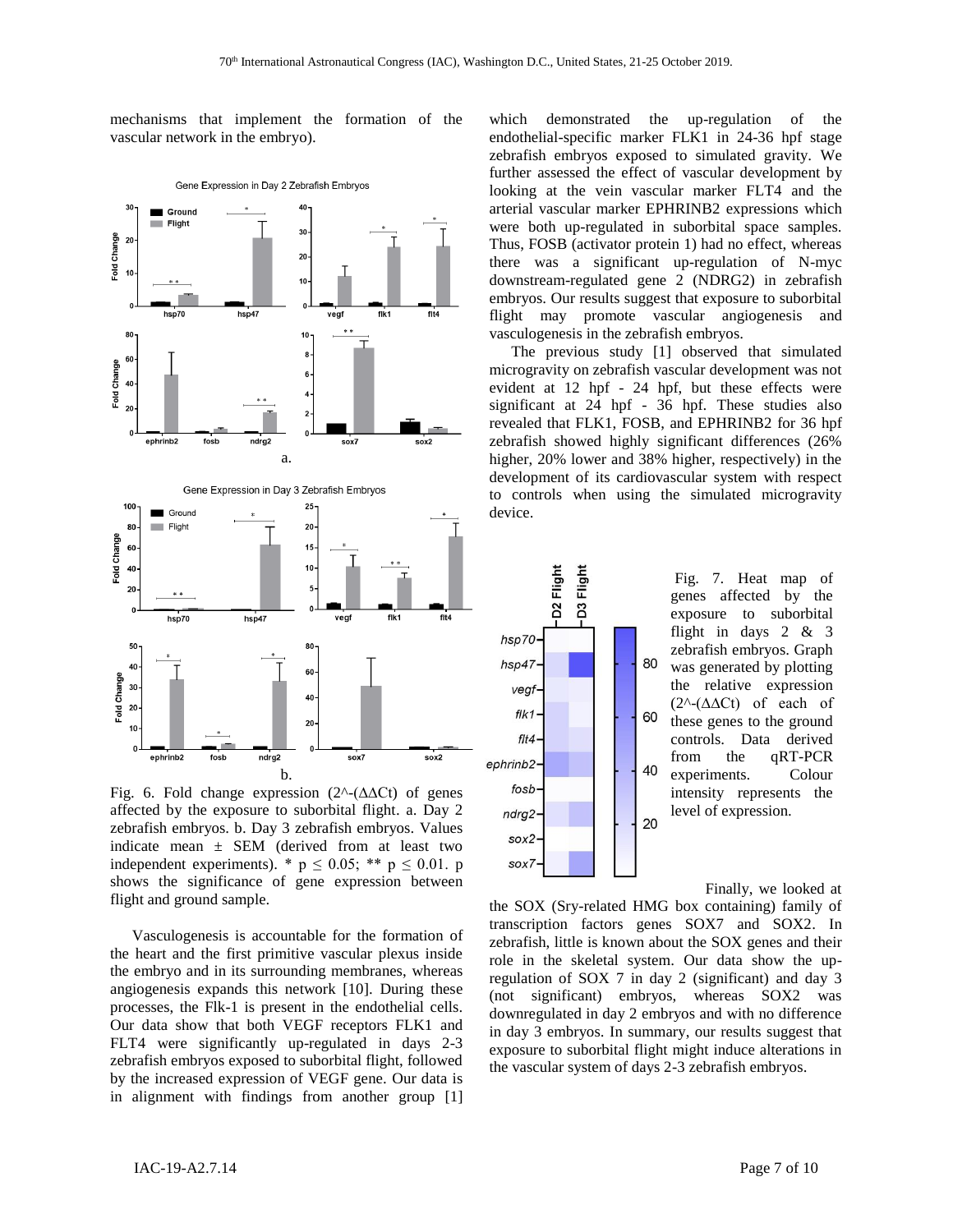## **Effects of clinorotation in day 5 zebrafish embryos exposed to simulated rotation for 4 days**

In preparation for suborbital flight, we first exposed zebrafish embryos to the clinorotation and sought to identify genes possibly affected by this simulated gravity platform. In contrast to exposure to suborbital flight, clinorotation did not significantly alter the expression of the majority of genes of which most were downregulated. The significant downregulation was observed in the following genes: VEGF, VEGFC, FLK1, FLT4 and NDRG2, whereas not significant upregulation was observed in EPHRINB2. Other genes, HSP70, HSP47, and FOSB either had a very slight effect or were downregulated without significance. It is possible that this platform of simulated gravity might not induce changes in gene expression (see Fig. 8).



Gene Expression in Day 5 Zebrafish Embryos Exposed to Clinorotation



Fig. 8. Heat map of genes affected by the exposure to clinorotation in day 5 zebrafish embryos (top left). Bar graphs showing fold change expression (2^-(∆∆Ct) of the same genes. Data derived from the qRT-PCR.  $* p \leq$ 0.05; \*\*  $p \le 0.01$ ; \*\*\*  $p \le 0.001$ ; values indicate mean  $\pm$ SEM (from at least two independent experiments).

#### **5. Discussion**

To the best of our knowledge, there are no reports available on gene expression analysis conducted in zebrafish embryos exposed to suborbital flight. In this study, we presented preliminary data on the expression of several genes possibly affected by the suborbital flight. Our data show that the stress genes (HSP70 and HSP47) and genes involved in vascular system formation had the most profound up-regulated effect in zebrafish embryos exposed to suborbital flight. Given that a sudden adverse environmental change leads to the increased synthesis of stress proteins, we were not surprised about the elevated levels of HSP70 and HSP47. Thus, microgravity might alter the blood flow

and, in such way, might increase the formation of the blood vessels and accelerate vascular system formation. Therefore, this might lead to the changes of the vascular system which we observed in zebrafish embryos exposed to suborbital flight. Our gene expression data also correlates with the fluorescence intensity measurements indicating that the vascular system might be truly affected by the brief exposure to microgravity. Interestingly, zebrafish embryos exposed to clinorotation had little or downregulated effect in most genes' expression. We hypothesize that the speed that the 2D-clinostat generates might not be sufficient to induce changes in the gene expression level.

It is important to note that due to the limited number of zebrafish we had, we isolated RNA from the whole zebrafish embryos, but it is possible that certain genes expression might be tissue-specific [11]. Therefore, for future studies, RNA should be isolated from different parts of the zebrafish embryos.

Here, we presented only the preliminary results of suborbital flight effect, as there is an ongoing investigation on more genes expression which will be presented in future manuscripts. Also, our further analysis will include incubator controls which might eliminate some of the confounders, such as the transportation variables, that could have affected our results.

#### **6. Conclusions**

 In this study, we show that *Danio rerio* serves as a good model to investigate alterations in gene expression during the suborbital flight. We identified a group of genes with the most profound effect including stress and vascular formation genes. Appendix A depicts the summary of genes analysed in our study and their corresponding gene expression signatures. As described above, certain families of genes are more susceptible to suborbital flight exposure than others. Identifying their expression and studying their molecular mechanisms could lead to a design of gene therapy studies (such as targeting VEGF), so that we could tackle the most challenging aspects of human space travel.

#### **Acknowledgements**

This work was partially supported by the AAS department at Embry-Riddle Aeronautical University, the department of Molecular Medicine at UTHSCSA, and the Graduate School of Biomedical Sciences at UTHSCSA. Thanks to the Faculty Research Development Program (FRDP) that allowed the PI to travel to Texas in preparation for the suborbital payload during week launch. Special thanks to Dr. Myron Ignatius for allowing us to use the zebrafish facility at the Greehey Children's Cancer Research Institute. Also, thanks to Kunal Baxi and Nicole Hensch for their advice and help during early phases of the research. The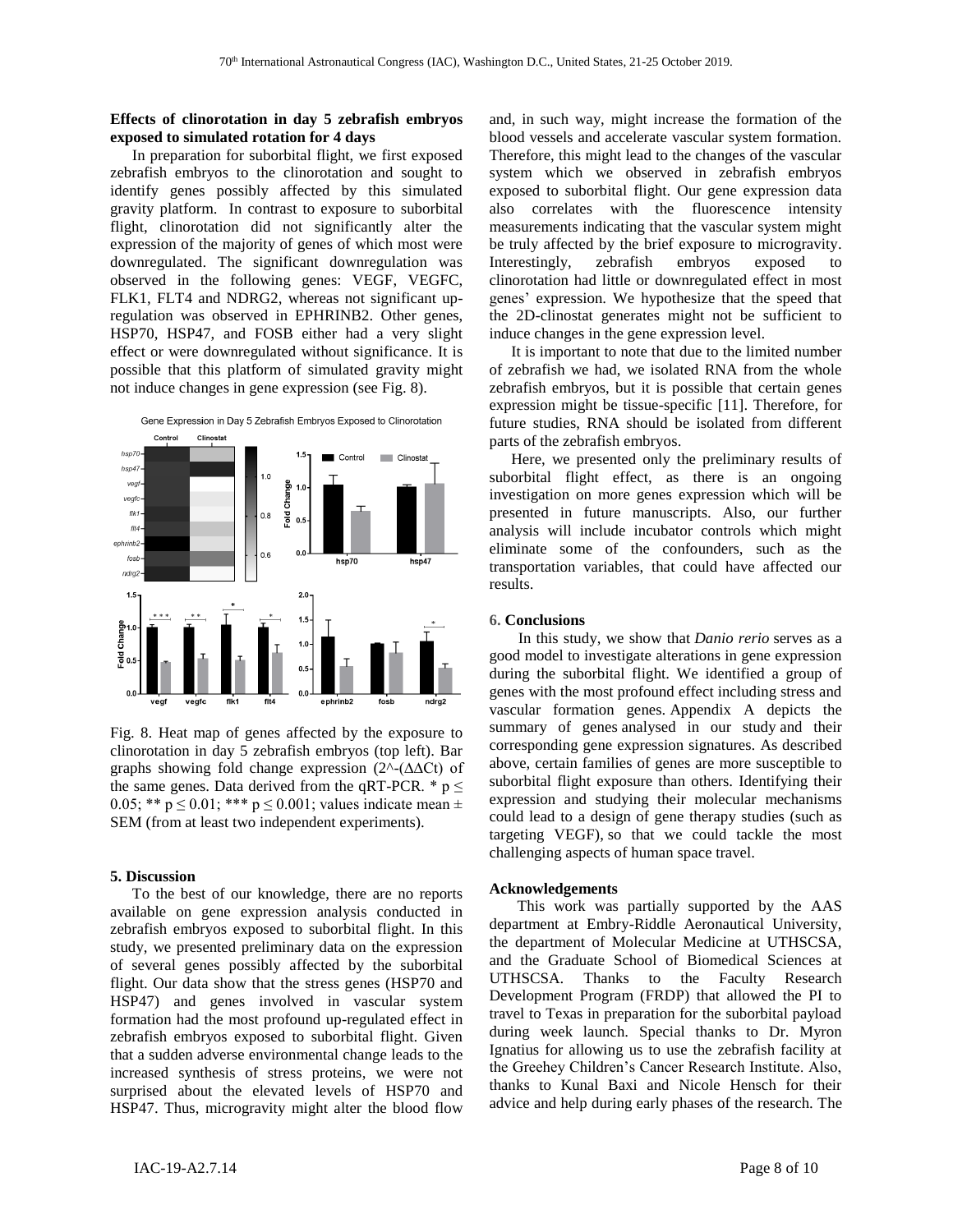authors would like to thank the AAS for funding the travel expenses to present this research work.

# **Appendix A (Primer sequences for the quantitative PCR (qRT-PCR))**

See end of paper.

## **References**

- [1] X. Xie, D. Liu, D. Lei, Y. Liu, W. Wang, Z. Wen, J. Qiu, D. Jia, H. Gregersen, G. Wang, Effects of Simulated Microgravity on Vascular Development in Zebrafish, MCB, vol. 14, no.3 (2017) 171-186.
- [2] NASA, Identification of Space Environment sensitive Gene and Investigation of the Sensing Mechanism Using Zebrafish 11 July 2018, [https://www.nasa.gov/mission\\_pages/station/researc](https://www.nasa.gov/mission_pages/station/research/experiments/explorer/Investigation.html?#id=7733) [h/experiments/explorer/Investigation.html?#id=7733,](https://www.nasa.gov/mission_pages/station/research/experiments/explorer/Investigation.html?#id=7733) (accessed 25.07.19).
- [3] T.G. Hammond, F.C. Lewis, T.J. Goodwin, R.M. Linnehan, D.A. Wolf, K.P. Hire, W.C. Campbell, E. Benes, K.C. O'Reilly, R.K. Globus, & J.H. Kaysen, Gene expression in space, Nature Medicine, Vol. 5, no.4 (1999) 359.
- [4] N. Shimada, G. Sokunbi, S.J. Moorman, Changes in gravitational force affect gene expression in developing organ systems at different developmental times, BMC Dev Biol., 5, 10 (2005). Published 2005 May 31. doi:10.1186/1471-213X-5-10.
- [5] A. Amsterdam, R.M. Nissen, Z. Sun, E.C. Swindell, S. Farrington, N. Hopkins, Identification of 315 genes essential for early zebrafish development, Proceedings of the National Academy of Sciences of the United States of America, 101(35) (2004) 12792–12797. doi:10.1073/pnas.0403929101.
- [6] E. Ellersdóttir, A. Lenard, Y. Blum, A. Krudewig, L. Herwig, M. Affolter, H.G. Belting, Vascular morphonesis in the zebrafish embryo, Developmental Biology, Vol. 341 (1) (2010) 56-65.
- [7] K.S. Fraser, D.K. Greaves, J.K. Shoemaker, A.P. Blaber, R.L. Hughson, Heart Rate and Daily Physical Activity with Long-Duration Habitation of the International Space Station, Aviation, Space, and Environmental Medicine. 83(6) (2012) 577-584. PMID: 22764612.
- [8] W.B. Barbazuk, Korf I, Kadavi C, et al. The syntenic relationship of the zebrafish and human genomes. Genome Res. 2000;10(9):1351–1358. doi:10.1101/gr.144700.
- [9] M. Yamashita, T. Yabu and N. Ojima. Stress Protein HSP70 in Fish. Aqua-BioScience Monographs Vol. 3, No. 4, pp. 111–141 (2010).
- [10] S. Patan. Vasculogenesis and angiogenesis. Cancer Treat Res. 2004;117:3-32. PMID: 15015550.
- [11] Z. Lele, S. Engel, P.H. Krone. Hsp47 and hsp70 gene expression is differentially regulated in a stress- and tissue-specific manner in zebrafish embryos. Dev Genet. 1997;21(2):123-33. PMID: 9332971.